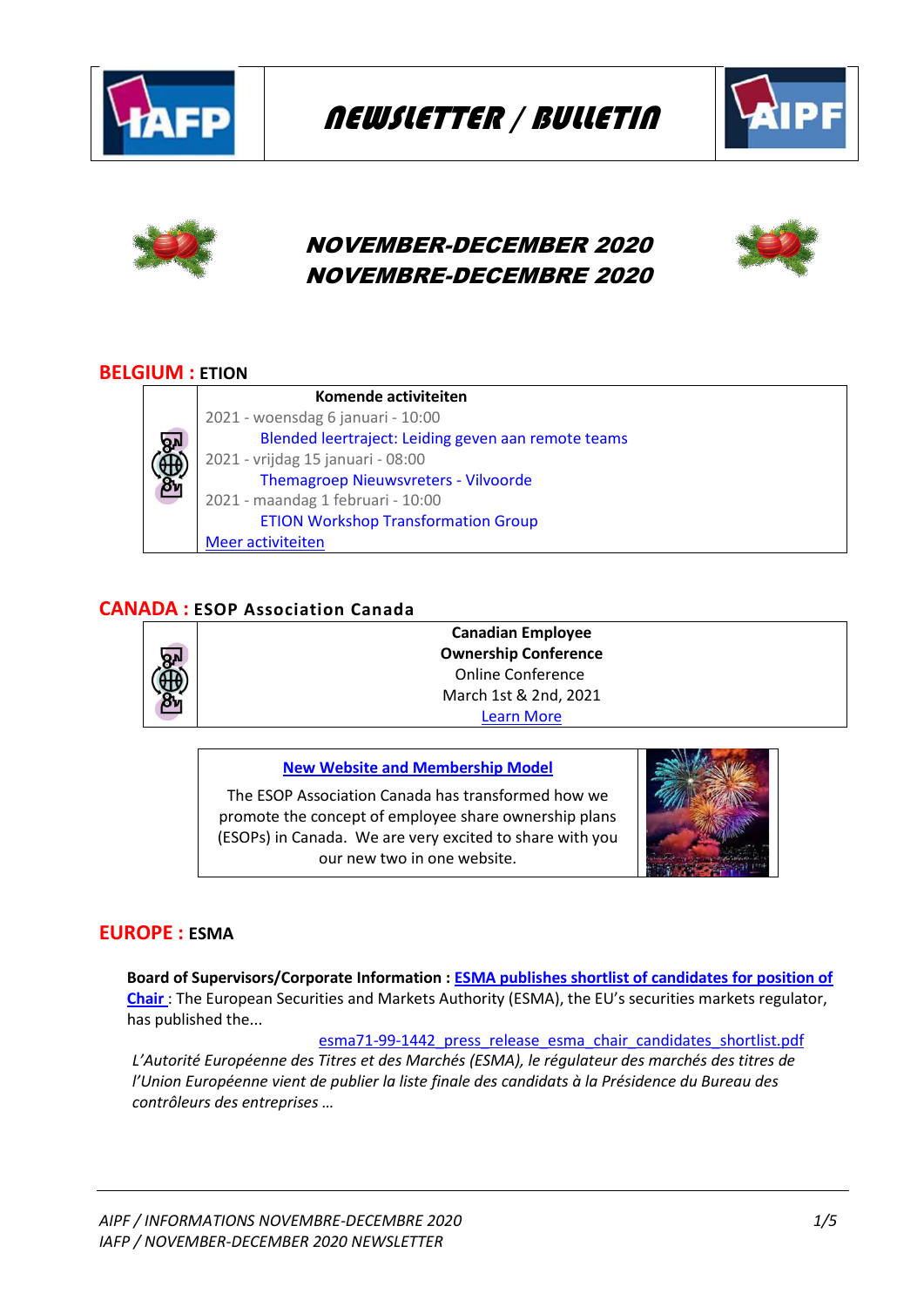## **BREXIT [: ESAs HIGHLIGHT THE CHANGE IN THE STATUS OF SIMPLE, TRANSPARENT AND](https://www.esma.europa.eu/press-news/esma-news/esas-highlight-change-in-status-simple-transparent-and-standardised-sts)**

**[STANDARDISED \(STS\) SECURITISATION TRANSACTIONS AT THE END OF THE UK TRANSITION PERIOD](https://www.esma.europa.eu/press-news/esma-news/esas-highlight-change-in-status-simple-transparent-and-standardised-sts)** : The Joint Committee of the European Supervisory Authorities (ESAs) – ESMA, EBA and EIOPA – wish to highlight the...

#### [jc\\_communication\\_on\\_sts\\_securitisations\\_and\\_brexit\\_7\\_dec\\_2020.pdf](https://www.esma.europa.eu/sites/default/files/library/jc_communication_on_sts_securitisations_and_brexit_7_dec_2020.pdf)

*Le Comité des régulateurs européens (ESA), composé de l'ESMA, de l'EBA et de l'EIOPA, souligne le changement à venir dans le statut de la sécurisation simple, transparente et standardisée des transactions à la fin de la période de transition avec le Royaume Uni …* 

**BREXIT** : **[ESAs propose to adapt the EMIR implementation timelines for intragroup transactions, eq](https://www.esma.europa.eu/press-news/esma-news/esas-propose-adapt-emir-implementation-timelines-intragroup-transactions-equity)[uity options and novations to EU counterparties](https://www.esma.europa.eu/press-news/esma-news/esas-propose-adapt-emir-implementation-timelines-intragroup-transactions-equity)** : The European Banking Authority (EBA), the European Insurance and Occupational Pensions Authority (EIOPA) and the...

esas 2020 20 - final report -

bilateral margin amendments intragroup equity options and novations.pdf

*L'ESA propose d'adapter le calendrier de mise en place de l'EMIR (le règlement de l'Union Européenne pour réguler le marché des produits dérivés à gré) pour les transactions intragroupe, les options sur actions et les novations des contreparties au sein de l'Union…* 

**[ESMA publishes translations for Guidelines on enforcement of financial information](https://www.esma.europa.eu/press-news/esma-news/esma-publishes-translations-guidelines-enforcement-financial-information) : The European Securities and Markets Authority (ESMA) has issued today the...**

esma32-50-218 guidelines on enforcement of financial information en.pdf *L'ESMA vient de publier les traductions des lignes directrices de la mise en vigueur de l'information financière …* 

## **FRANCE : FAS**



[Grand Prix FAS 2020](https://www.fondact.org/actualites-fondact/grand-prix-fas-2020)

Malgré la crise sanitaire, le Grand Prix est toujours actif. Pour tenir compte des difficultés actuelles, la date limite de dépôt des candidatures a été repoussée au mercredi 9 décembre. Seule la cérémonie de remise des prix évoluera en fonction des contraintes, dans une forme qui vous sera communiquée ultérieurement.



#### *Annual FAS awards 2020*

*Despite the sanitary crisis, this event remains active. Taking into account the present difficulties, the dead line for submissions was delayed until the 9th of December. The awards ceremony will depend on the constraints, and will be organised in a format which will be announced later.* 

#### **F2IC : [Découvrez le Webzine de la Fédération de décembre 2020](https://www.f2ic.fr/ffci-portal/cms/7128/accueil.dhtml) :**

| La vie de la Fédération                      | Les rendez-vous de l'actionnaire    |
|----------------------------------------------|-------------------------------------|
| Le coin de la pédagogie                      | En direct des partenaires           |
| Les prévisions des professionnels de marchés | Vu sur le net                       |
| La chronique LesMeilleursFonds               | L'édito de la Lettre des Placements |
| Les Assemblées Générales                     | La chronique Cinéma                 |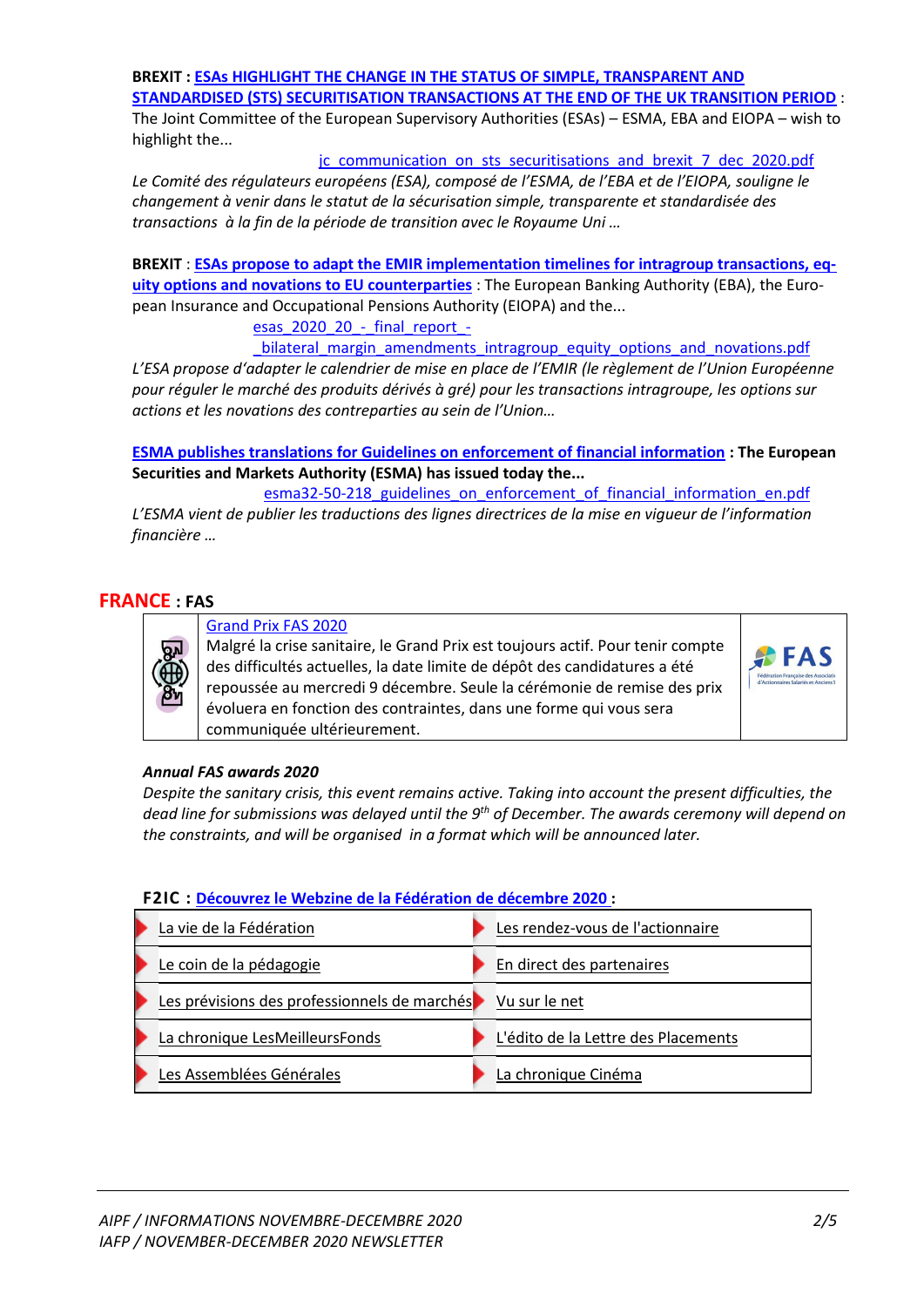## **NETHERLANDS : SNPI**

**6 januari 2020 : Draaidag en uitzendingen RTL Z De Barometer**

SNPI was te zien bij RTLZ De Barometer op 2,5,7 februari en op 26,28,29 april en 1 mei. [Lees meer](https://www.snpi.nl/de-barometer-2020?hsCtaTracking=7e020562-2cc0-497e-a4f3-3521e3ececed%7C7de51698-65f3-42fb-b63b-f536d7ee6b19)

**10-11-12 januari 2020 : Kelsoo workshops Rutger's University New Brunswick Amerika** Reis met Pascale Nieuwland van SNPI mee naar deze inspirerende drie dagen. Ontmoet bedrijven, wetenschappers en kenniscentra op het gebied van medewerkersparticipatie. Ontmoet goeroe Joseph Blasi in levende lijve. [Lees meer](https://smlr.rutgers.edu/content/institute-study-employee-ownership-and-profit-sharing?__hstc=&__hssc=&hsCtaTracking=8eb062c5-5744-4ff9-97a8-8d344cb9bd67%7Cd3c598e0-6777-428f-bc01-c7188faac200) [Blog Kelso workshops](https://blog.snpi.nl/de_samenleving_is_meer_toe_aan_gelijkwaardigheid_en_eerlijkheid?hsLang=nl-nl)

# **UK :**

## **EOA :**



# **EO Boost Roundup**

The EOA would like to offer a huge thank you to everyone that joined us on the 24th-26th November for EO Boost, our largest ever digital event.

Over 1300 of you signed up to gain access to the 18 insightful learning sessions, interviews and discussions for the next year, with over 600 of you joining us live at the event.

If you registered for the event, but have yet to access the content, or want to watch again, you can do so here on the [EO Boost website](https://employeeownership.us8.list-manage.com/track/click?u=d65aa51c4342227706cbb8213&id=cad7122ab0&e=249130e937)

## **[New EO think tank Chief Exec targets national recovery and social impact](https://employeeownership.co.uk/oaw-news/new-eo-think-tank-chief-exec-targets-national-recovery-and-social-impact/)**

Ownership at Work – the employee ownership (EO) sector's new think tank – has appointed an interim Chief Executive who wants to prove beyond doubt the significant social and economic benefits EO businesses can drive in post-pandemic recovery. Campbell McDonald has taken on a six-month interim role as the organisation's first Chief Executive with a mission to help advance the EO sector's research base and strengthen the case behind increasing levels of EO in the UK economy. Campbell said: "When you work in the employee owned sector it's all too easy to ... [Read More](https://employeeownership.co.uk/oaw-news/new-eo-think-tank-chief-exec-targets-national-recovery-and-social-impact/) *L'Actionnariat au travail. Le nouveau think-tank de l'actionnariat salarié a nommé un Directeur Général intérimaire qui veut démontrer qu'il n'y a aucun doute sur l'importance tant sociale qu'économique que le secteur des entreprises détenues par leurs salariés peut apporter dans la période de convalescence post-COVID. Campbell McDonald qui assumera ce rôle pour six mois a reçu pour mission de favoriser le développement de la base de la recherche dans le secteur de ce type d'entreprises et d'apporter de l'eau au moulin à l'augmentation de l'importance de ces entreprises dans l'économie britannique. Campbell a déclaré : « quand vous appartenez au secteur des entreprises détenues par leurs employés, tout est trop simple…*

## **[EOA welcomes report that highlights how EO can redesign work](https://employeeownership.co.uk/news/eoa-welcomes-report-that-highlights-how-eo-redesigns-work/)**

The EOA welcomes a report by research partner Ownership at Work that delves into the experience of employee owners to reveal a business model that's fit for the future. The paper entitled "Redesigning Work: Employee Owners Speak"; shows a business model uniquely equipped to cope with the challenges of the pandemic - companies that are resilient, agile and capable of rapid change; thanks to shared ownership and reward, high levels of employee commitment, and deep roots in their communities. The author, Stefan Stern, interviewed employee owners from four establ... [Read More](https://employeeownership.co.uk/news/eoa-welcomes-report-that-highlights-how-eo-redesigns-work/) *L'EOA salue le rapport émis par le think tank Ownership at Work qui a fouillé les expériences des employés-actionnaires pour en tirer un modèle d'organisation du travail pour l'avenir. Ce rapport, intitulé « Redéfinir le travail : les salariés actionnaires parlent » présente un modèle uniquement conçu pour faire face aux défis de la pandémie- sociétés résistantes, habiles et capables d'adaptation rapide ; grâce au partage de la propriété et des résultats, un haut niveau d'implication des employés et des racines profondes dans leur environnement. L'auteur, Stefan Stern, a interviewé des salariés actionnaires de quatre établissements…*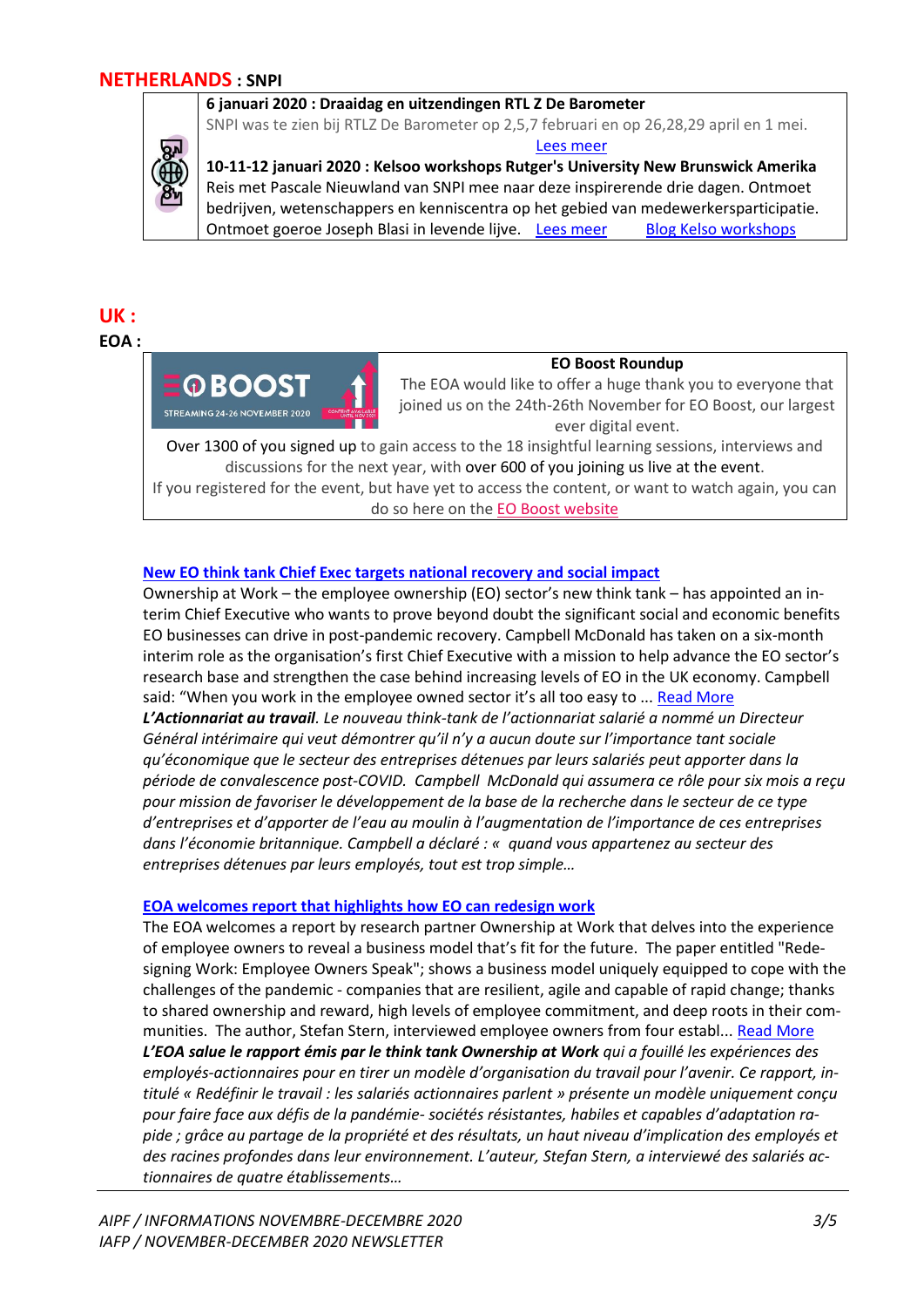

**[Webinar:](https://esopcentre.com/wp-content/uploads/dlm_uploads/2020/11/newspad-December-2020-2.pdf#page=6)** Looking ahead to 2021: moving beyond Brexit in financial services regulation

**Reports -** Lessons [from lockdown: re-assessing how you manage share plans in a digital](https://esopcentre.us2.list-manage.com/track/click?u=ff32d8bf1e7377ac5e97fe053&id=168e988a2d&e=1a340c5b33)  way; [Insights into share valuation for employee share schemes, revealed through dynamic case](https://esopcentre.us2.list-manage.com/track/click?u=ff32d8bf1e7377ac5e97fe053&id=168e988a2d&e=1a340c5b33)  [studies](https://esopcentre.us2.list-manage.com/track/click?u=ff32d8bf1e7377ac5e97fe053&id=168e988a2d&e=1a340c5b33)

*Rapport : Les leçons du confinement : comment gérer les plans d'actionnariat salarié de façon numérique ; aperçus sur l'évaluation des titres des plans d'actionnariat, à partir d'études de cas* 

# **USA**

**NCEO :**

## **NCEO Holiday Gift Guide Is Here**

It's no secret: here at the NCEO, we love to see members of the ESOP NCEO : community *thrive*. In a year that has been challenging in many ways, the NCEO came together in a team collaboration to highlight just a few of our favorite employee-owned companies that are uplifting employee ownership in their own businesses. This season, we hope to spread cheer throughout the entire ESOP community and beyond. We know how tough the gift-giving season can be. We made sure to include gifts for all members of the family, even the furriest ones. As you begin to plan your shopping list, consider supporting just a few IOLIDAY GIFT GUIDE of these employee-owned companies. FOR ESOP LOVERS [More ….](https://www.nceo.org/employee-ownership-blog/nceo-holiday-gift-guide-here)

*Ce n'est pas un secret : chez NCEO, nous aimons que les membres de la communauté des ESOP prospèrent. Dans une année de défis nombreux, NCEO a décidé de mettre en lumière seulement un petit nombre de nos entreprise favorites qui utilisent de façon édifiante l 'actionnariat salarié dans leur propre activité*

*Cette année, nous espérons pouvoir féliciter toute la communauté des ESOP et même au-delà. Nous savons combien dure peut être la période des étrennes. Nous nous sommes assurés de donner des cadeaux à tous les membres de la famille, mêmes les plus furieux. Au moment où vous commencez vos achats, pensez à soutenir ne serait-ce que quelques- unes de ces sociétés détenues par leurs salariés*

**Biden Names Key Pro-Employee Ownership Advisers***/Biden a nommé des conseillers clés favorables à l'actionnariat salarié* [Link](https://www.nceo.org/employee-ownership-blog/biden-names-key-pro-employee-ownership-advisers)

**Presenters Wanted for Our 2021 Webinar Series***/Nous avons besoin d'orateurs pour nos webinars de 2021 [Link](https://www.nceo.org/employee-ownership-blog/presenters-wanted-our-2021-webinar-series)*